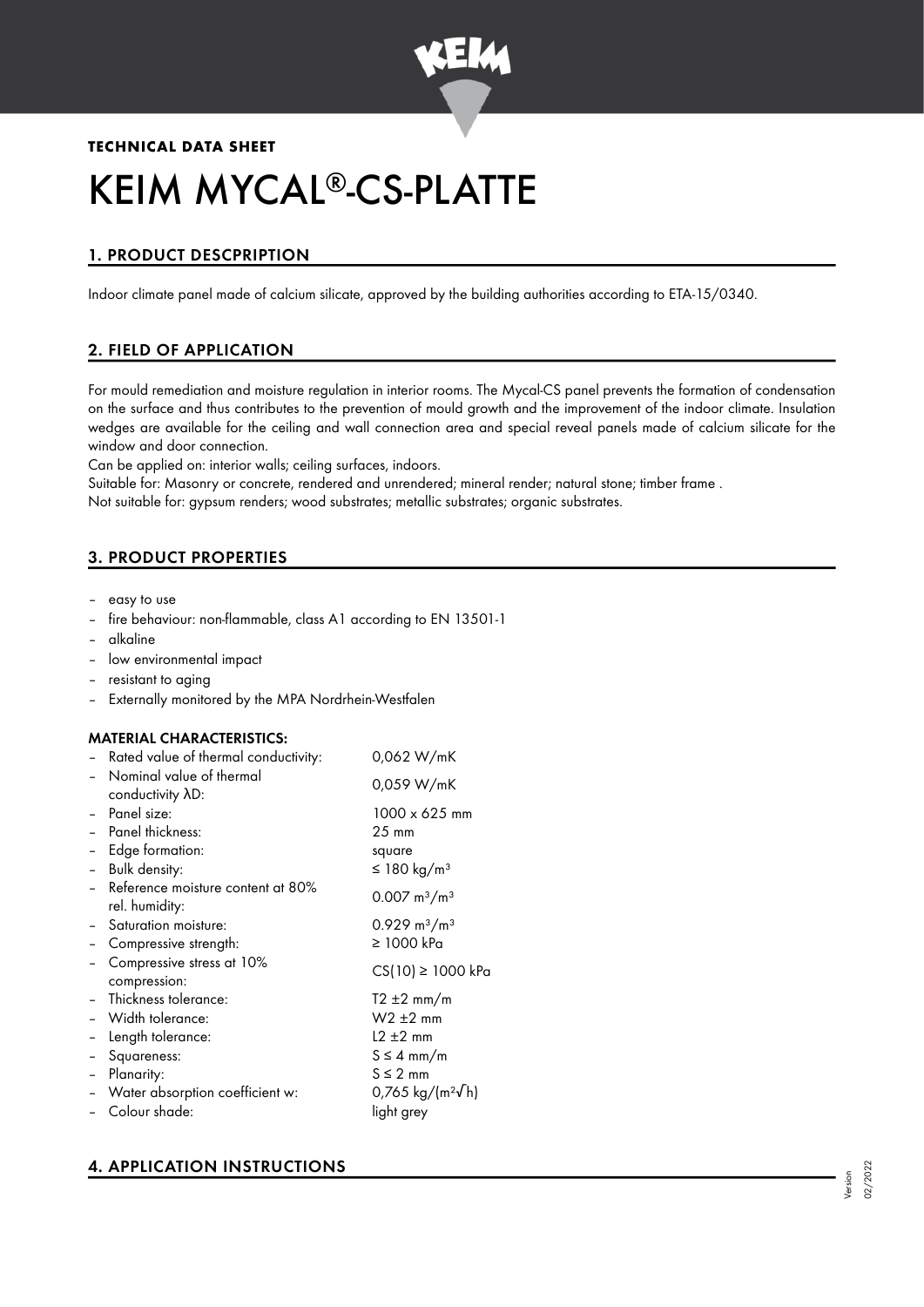#### SUBSTRATE PREPARATION:

The substrate must be strong, dry, clean, sound and free from adhesion-reducing residues and must not be too absorbent. The permanent compatibility of any existing coatings with the adhesive mortar must be examined by an expert. Substrates containing gypsum as well as vapour-tight coatings, wallpapers or similar must be removed. Highly absorbent substrates must be sufficiently prewetted. Unevenness of up to 1 cm/m may be bridged. Larger unevenness must be mechanically levelled or by applying a render in accordance with DIN EN 998-1.

#### APPLICATION:

Cut to size with a fine-toothed saw.

#### GLUING:

All connecting joints are made airtight with a joint sealing tape. An edge insulation strip must be inserted at the connection to floors and moisture-sensitive components. Before applying the adhesive, prewet the insulation panels with approx. 0.75 - 1.0 l water per panel. The panels are butted tightly and glued in a bond from bottom to top. Apply the system-specific adhesive mortar to the entire surface of the insulation panels, to the substrate, or to the insulation panels and the substrate using the floating-buttering method. Push the boards into place. At the edges of the building, the insulation panels are glued offset. General instruction with regard to gluing: Do not apply adhesive to the panel joints. Do not create an insulation panel joint over a joint in the substrate underneath. System supplements are also possible across systems with Multipor Wedge (insulation wedge), Multipor Reveal (reveal panel), Mycal-CS-Dämmkeil (insulation wedge) or Mycal-CS-Laibungsplatte (reveal panel).

#### DOWELING:

Check the adhesion of the insulation panels after at least 3 days. Insulation panels that are not bonded or damaged must be replaced. In the case of subsequent tiling work, the panels are additionally fastened through the mesh with suitable screw anchors and finished with another layer of KEIM Universalputz.

#### REINFORCEMENT:

Prime the room-side panel surface of the Mycal-CS panels over the entire surface with a brush or by spraying with either CS-Primer or Mycal-Fix. Allow a waiting time of 24 hours before the next work step. After a sufficient setting time of the adhesive, apply the mixed, system-specific reinforcing mortar evenly to the insulation panels, preferably with a 10 mm toothed trowel. Embed the system-specific KEIM Glasfaser-Gittermatte (glass fibre mesh), overlap the edges by 10 cm and fill wet-in-wet with system-specific reinforcing mortar. The system-specific KEIM Glasfaser-Gittermatte should be embedded in the middle (layer thicknesses up to 6 mm) or in the upper third (layer thicknesses from 6 mm). Thickness of the reinforcement layer should be approx. 4 mm.

| Panel<br>thickness<br>[mm] | <b>Rated value</b><br>thermal<br>conductivity [W/<br>mK] | $m2$ per<br>bundle | <b>Pieces</b><br>per unit | $m2$ per<br>pallet | <b>Bundle</b><br>per<br>pallet |
|----------------------------|----------------------------------------------------------|--------------------|---------------------------|--------------------|--------------------------------|
| 25                         | 0,062                                                    | 10                 | 16                        | 10                 |                                |
| 25                         | 0,062                                                    | 30                 | 48                        | 30                 |                                |

## 5. PACKAGING / TECHNICAL DATA

#### PACKAGING / TECHNICAL DATA ADDITIONAL INFORMATION:

Other panel thicknesses, formats and packaging units on request.

#### 6. STORAGE

| max. storage time       | <b>Storage conditions</b>         |
|-------------------------|-----------------------------------|
| no maximum storage time | dry<br>protect against weathering |